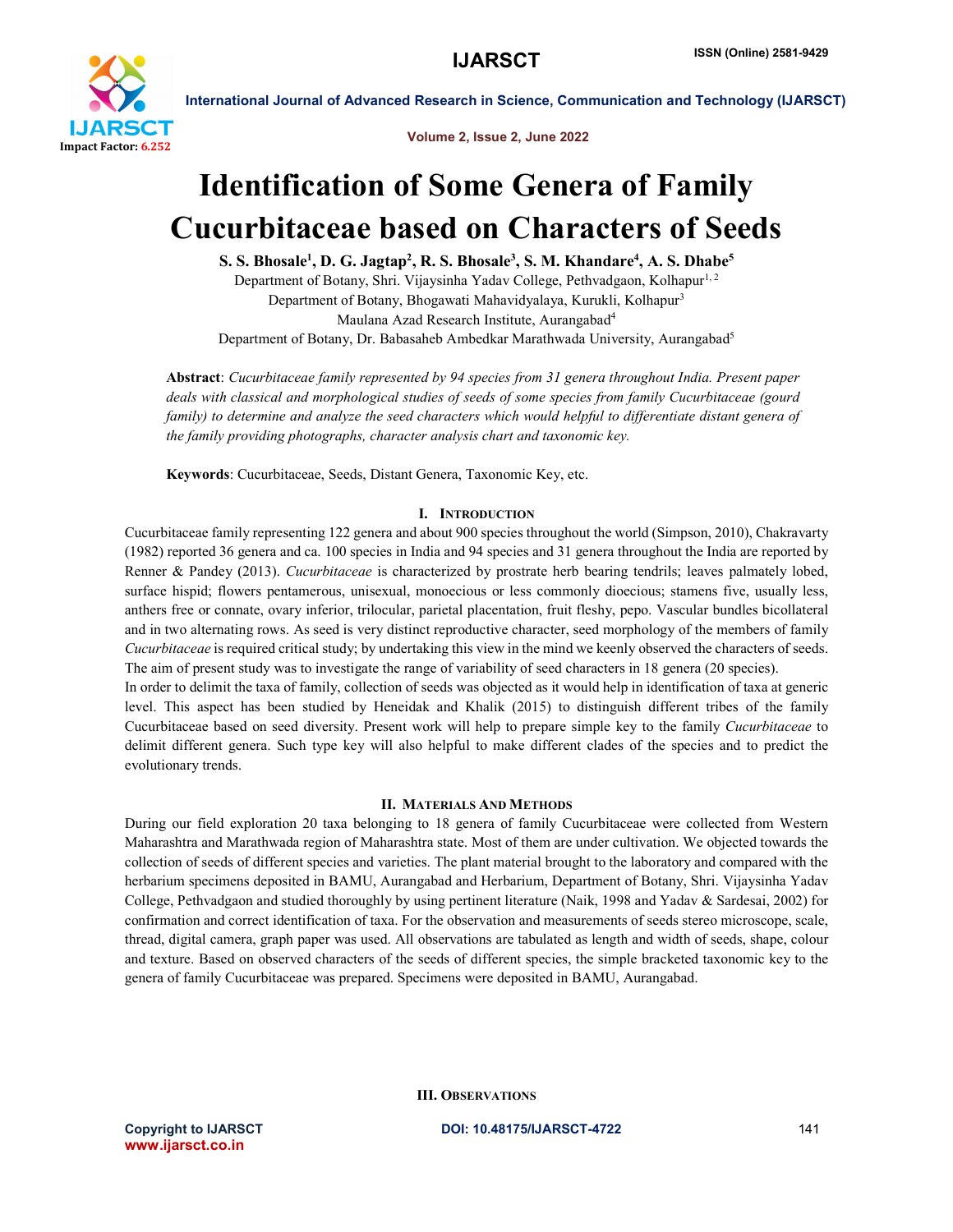

# Volume 2, Issue 2, June 2022

| Sr.<br>No.     | Name of species                                                                 | Length<br>of<br><b>Seeds</b><br>(mm) | Width<br>of<br><b>Seeds</b><br>(mm) | Colour of<br><b>Seeds</b>                   | <b>Texture of</b><br><b>Seeds</b>                         | Shape of<br><b>Seeds</b>                                        | Local<br><b>Name</b> |
|----------------|---------------------------------------------------------------------------------|--------------------------------------|-------------------------------------|---------------------------------------------|-----------------------------------------------------------|-----------------------------------------------------------------|----------------------|
| $\mathbf{1}$   | Benincasa hispida<br>(Thunb.) Cogn.                                             | 10                                   | 6                                   | White<br>or<br>Yellowish                    | Distinctly<br>Marginate                                   | Compressed,<br>Ovoid                                            |                      |
| $\overline{2}$ | <b>Citrullus lanatus</b><br>(Thunb.) Matsum. & Nakai.                           | 6                                    | $\overline{3}$                      | <b>Black</b><br>$\alpha$<br><b>Brownish</b> | Rough                                                     | Ovate-<br>Oblong                                                | Tarbooz              |
| 3              | grandis<br>Coccinia<br>(L.)<br>Voigt.                                           | $\overline{8}$                       | $\overline{4}$                      | Yellowish<br>brown                          | Rough                                                     | Oblong                                                          | Tondali              |
| $\overline{4}$ | Corallocarpus epigaeus<br>(Rottl.) Hook. f.                                     | 5                                    | $\overline{\mathbf{3}}$             | <b>Brownish</b>                             | Smooth, Margined,<br>Turgid                               | Pyriform                                                        | Mirchi<br>Kand       |
| 5              | Ctenolepis garcinii (L.)<br>C. B. Clarke.                                       | $\overline{7}$                       | 3                                   | Yellowish                                   | Smooth, Rounded at<br>apex with a deep pit<br>on the face | Oblong                                                          |                      |
| 6              | Cucumella ritchiei (Chakr.)<br>Jeffrey. (Cucumis indicus<br>Ghebret. & Thulin.) |                                      |                                     | Yellowish                                   | Smooth                                                    | Ovoid                                                           |                      |
| $\tau$         | Cucumis melo L.                                                                 | 10                                   | 5                                   | Whitish<br>vellow                           | Smooth                                                    | Ovate-<br>Oblong                                                | Kharbooz             |
| 7a             | Cucumis sativus L.                                                              | 5                                    | 3                                   | Dull white.<br>Straw<br>coloured            | Smooth                                                    | Obovoid-<br>Oblong                                              | Kakdi                |
| 8              | Cucurbita maxima<br>Duch.                                                       | 10                                   | $\overline{4}$                      | White                                       | Smooth.<br>Narrowly margined                              | Obovoid,<br>rounded<br>at<br>apex<br>and<br>narrowed at<br>base | Bhopla               |
| 8a             | Cucurbita pepo L.                                                               | 11                                   | 10                                  | Whitish<br>yellow                           | Smooth, Margined                                          | Ovoid                                                           | Kashibhopla          |
| $\mathbf{Q}$   | Dicaelospermum<br>ritchiei<br>Cl.                                               |                                      |                                     | Whitish<br>brown                            | Rough,<br>Beaked,<br>Ribbed                               | Ovoid                                                           | Ghugarya             |
| 10             | Diplocyclos palmatus (L.)<br>C. Jefferey                                        | $\overline{7}$                       | $\overline{4}$                      | Yellow<br>brown                             | Sculptured<br>Rough,<br>on margin                         | Ovoid                                                           | Shivlingi            |
| 11             | Kedrostis foetidissima<br>(Jacq.) Cogn.                                         | 5                                    | $\overline{4}$                      |                                             | Turgid,<br>granular,<br>marginate                         | Obovoid                                                         |                      |
| 12             | Lagenaria<br>siceraria<br>(Molina)<br>Standl.                                   |                                      |                                     | White                                       | Smooth                                                    | Obovate-<br>oblong.<br>Truncate or<br>bidentate at<br>apex      | Dudhi<br>Bhopla      |
| 13             | Luffa cylindrica (L.)<br>M. Roem.                                               | 10                                   | 5                                   | Pale vellow                                 | Smooth, margined                                          | Ovate                                                           | Gilka                |
| 14             | Momordica charantia L.                                                          | 10                                   | 9                                   | Dull white                                  | Smooth, Sculptured<br>on face                             | Oblong,<br>quadrate.<br>subtridentate<br>at apex                | Karla                |
| 15             | Mukia maderaspatana (L.)<br>M. Roem.                                            | 5                                    | $\overline{\mathbf{3}}$             | Grey                                        | Prominently<br>sculptured                                 | Ovoid<br>Oblong                                                 |                      |
| 16             | amplexicaulis<br>Solena<br>(Lam.) Gandhi                                        | 5                                    | $\overline{\mathbf{3}}$             | White                                       | Smooth                                                    | Obovoid                                                         |                      |
| 17             | Trichosanthes cucumerina<br>L.                                                  | 11                                   | 5                                   | <b>Brownish</b>                             | Smooth.<br>compressed                                     | Ellipsoid,<br>truncate<br>at<br>apex.<br>narrowed at<br>base    | Padwal               |
| 18.            | Zehneria scabra Sond.                                                           | $\tau$                               | $\overline{4}$                      |                                             | Smooth                                                    | Much<br>flattened                                               |                      |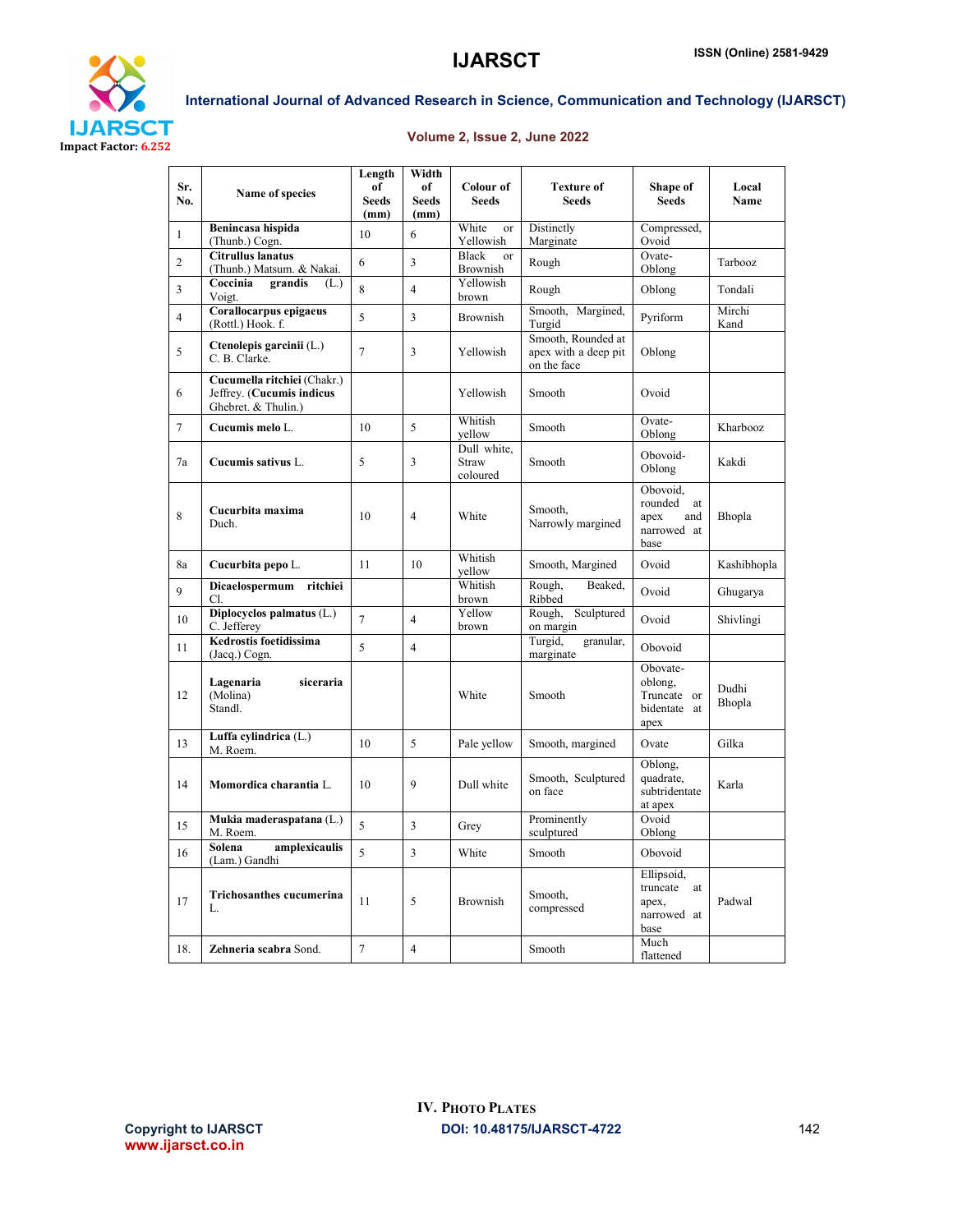

# Volume 2, Issue 2, June 2022

International Journal of Advanced Research in Science, Communication and Technology (IJARSCT)









A. Citrullus Lanatus B. Coccinia Grandis C. Corallocarpus Epigaeus





G. Cucurbita Melo H. Diplocyclos Palmatus I. Luffa Cylindrica





D. Cucumis Melo E. Cucumis Sativus F. Cucurbita Maxima







J. Momordica Charantia K. Mukia Maderaspatana

# Taxonomic Key to the Genera Based on Characters of Seed.

| <b>Copyright to IJARSCT</b> | <b>DOI: 10.48175/IJARSCT-4722</b> | 143 |
|-----------------------------|-----------------------------------|-----|
|                             |                                   |     |
|                             |                                   |     |
|                             | Diplocyclos                       |     |
|                             |                                   |     |
|                             |                                   |     |

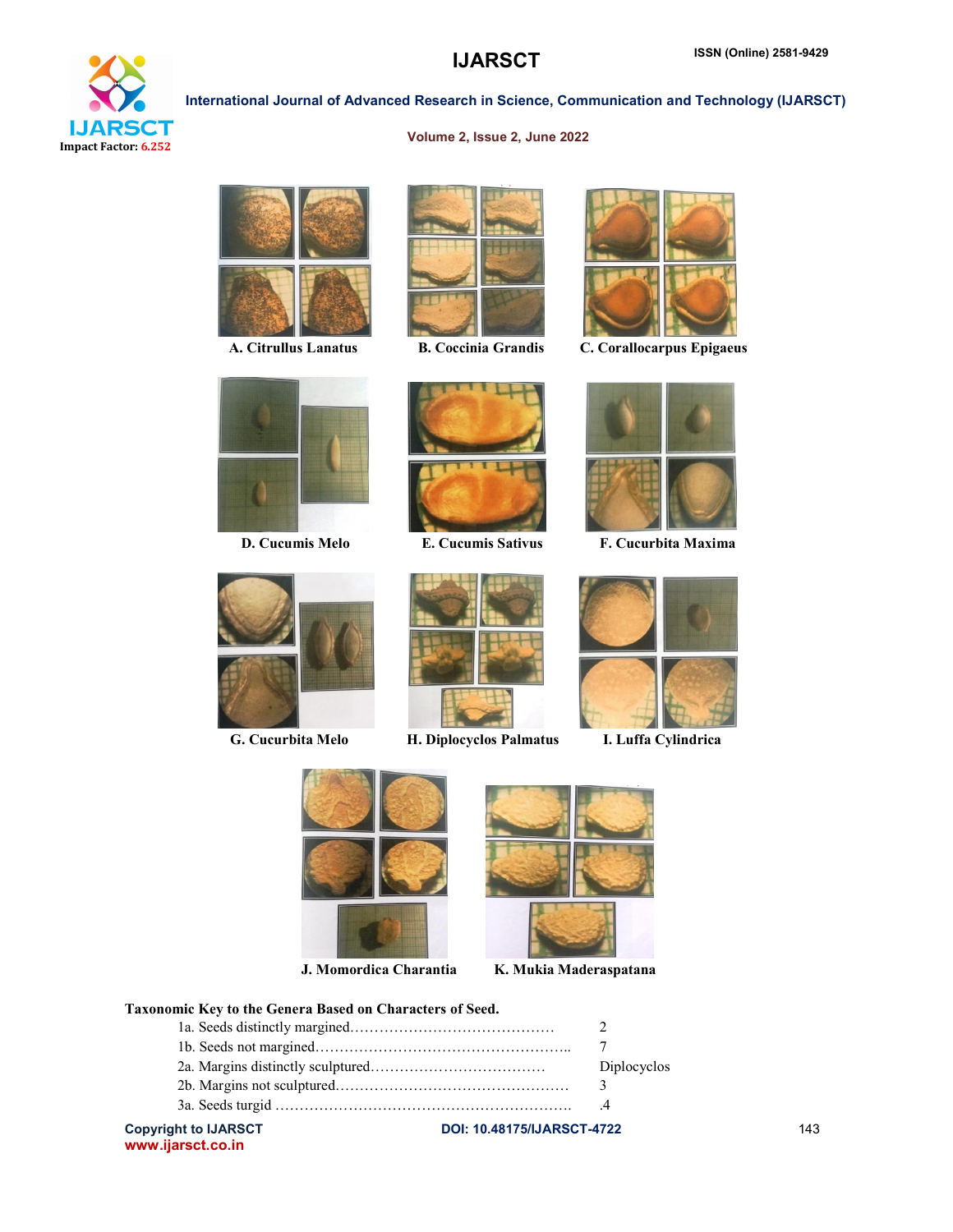

#### Volume 2, Issue 2, June 2022

|                                                 | 5              |
|-------------------------------------------------|----------------|
|                                                 | Corallocarpus  |
|                                                 | Kedrostis      |
|                                                 | Benincasa      |
|                                                 | 6              |
|                                                 | Cucurbita      |
|                                                 | Luffa          |
|                                                 | 8              |
|                                                 | 9              |
|                                                 | Mukia          |
| 8b. Seeds sculptured only on the face, quadrate | Momordica      |
|                                                 | 10             |
|                                                 | 12             |
|                                                 | Dicaelospermum |
|                                                 | 11             |
|                                                 | Citrullus      |
|                                                 | Coccinia       |
|                                                 | 13             |
|                                                 | 14             |
|                                                 | Lagenaria      |
|                                                 | Trichosanthes  |
|                                                 | Ctenolepis     |
|                                                 | 15             |
|                                                 | Zehneria       |
|                                                 | 16             |
|                                                 | Solena         |
|                                                 | 17             |
|                                                 | Cucumis        |
|                                                 | Cucumella      |
|                                                 |                |

#### V. RESULTS AND DISCUSSION

The seed characters of the species from the genera *Benincasa*, *Citrullus*, *Cucumis*, *Coccinia*, *Corallocarpus*, *Ctenolepis*, *Cucumella*, *Cucurbita*, *Dicaelospermum*, *Dilpocyclos*, *Kedrostis*, *Lagenaria*, *Luffa*, *Momordica*, *Mukia*, *Solena*, *Trichosanthes* and *Zehneria* are critically studied in this small piece of work. Seed size, shape, texture and colour shows variability among different genera which can help delimit easily. The genera like *Cucumis* and *Cucumella* are showing similarity in their seed characters and other correlated characters and are merged recently. The genera having perfectly margined seeds (*Diplocyclos*, *Corallocarpus*, *Kedrostis*, *Benincasa*, *Cucurbita* and *Luffa*) are clearly separated from nonmargined seeds. *Mukia* and *Momordica* shows prominently sculptured seeds and are clearly differentiate from nonsculptured seeds. Pyriform, obovoid and ellipsoid shapes of the seeds are uniquely found in some genera like *Corallocarpus*, *Solena* and *Trichosanthes*. Seed shape, texture, sculpture and margin are significant characters are found in the family Cucurbitaceae to delimiting the genera.

### VI.CONCLUSION

The morphological characteristics of seeds are very distinct in their size, shape, sculpture and texture at generic level of the family *Cucurbitaceae*. The comparison of the species within the genera is appeared closely similar morphologically. All characters of seeds are satisfactorily facilitated to prepare a taxonomic key of the genera of family *Cucurbitaceae.*

### ACKNOWLEDGEMENT

www.ijarsct.co.in

### Copyright to IJARSCT **DOI: 10.48175/IJARSCT-4722** 144